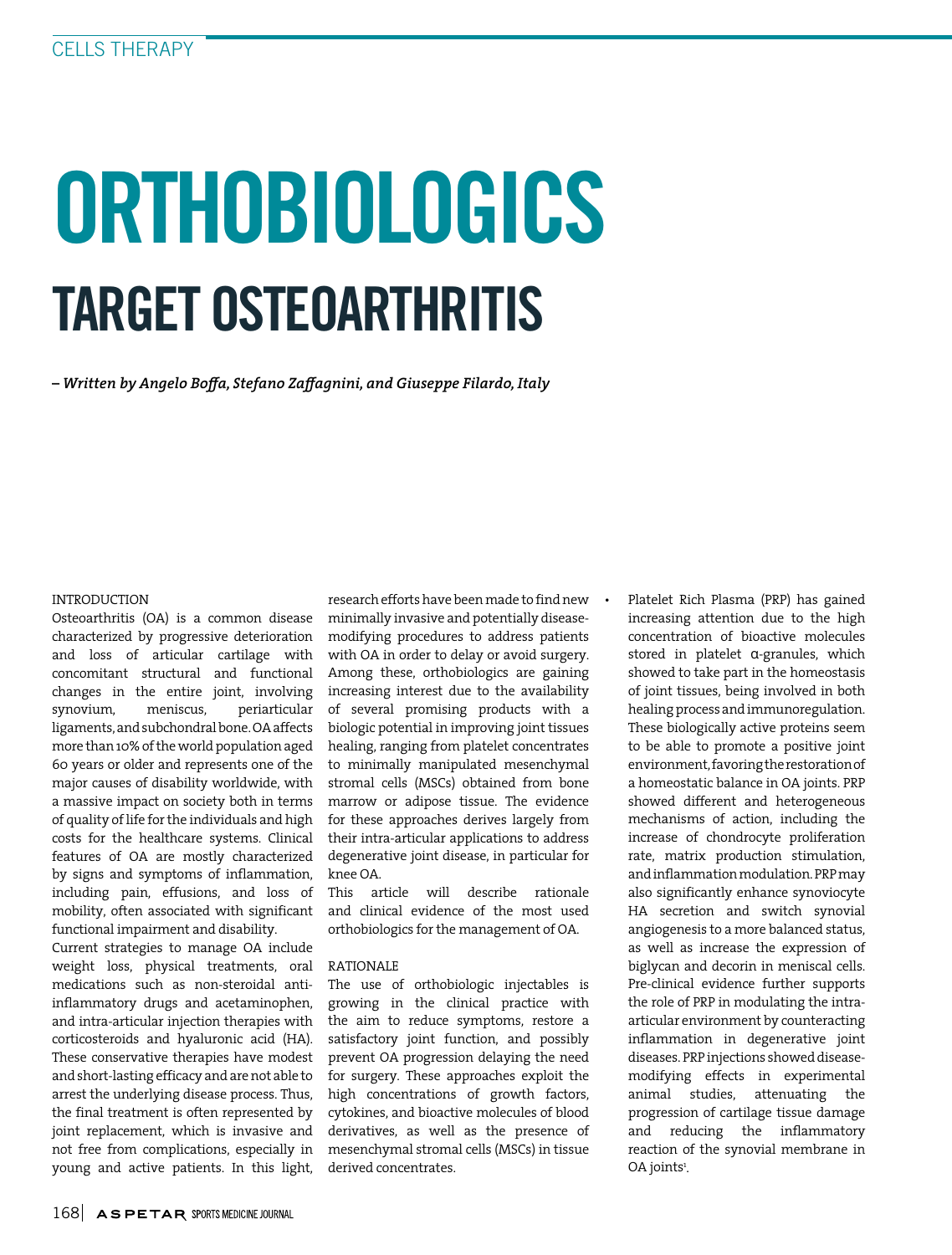• Bone Marrow Aspirate Concentrate (BMAC) has been proposed as a promising option for the treatment of cartilage lesions and OA, being a combination of biologically active proteins and cells obtained through a mini-invasive and technically easy procedure. The rationale for the use of BMAC relies on the transplantation of the entire bone marrow niche which contains MSCs, hematopoietic precursors, monocytes, and endothelial cells, as well as a great array of soluble factors. All these are involved in several pathways crucial for cell maintenance and function, differentiation, extracellular matrix production, and for the regulation of cell catabolic/anabolic activities. Bone marrow MSCs showed the ability to differentiate toward several lineages (i.e., chondrocytes, osteoblasts) and to produce growth factors, which may positively affect joint homeostasis and eventually contribute to relief pain and to improve joint function<sup>2</sup>. Accordingly, this combination of cells and bioactive proteins makes BMAC a unique product among currently available orthobiologics, with the rationale of potentially altering OA course.

• Adipose-derived products have been recently proposed as promising alternatives for the management of OA, thanks to the advantages provided by adipose tissue over other MSCs sources. In fact, adipose tissue is easily accessible, abundant, and obtainable with a mini-invasive procedure offering a high number of cells and pericytes (MSCs precursors). Adipose tissue contains approximately 500–2500 times more MSCs compared to the same volume of bone marrow3 . Moreover, while the number of MSCs contained in bone marrow decreases with age, the available in the adipose tissue is quite stable during life, representing an aspect that is very beneficial for an elderly population4 . Adipose tissue can be processed at the point of care into cell suspensions, producing the Stromal Vascular Fraction (SFV), or as microfragments, producing the Micro Fragmented Adipose Tissue (MF-AT). Compared with bone marrow-derived MSCs, adipose-derived MSCs showed to be more genetically stable, with higher proliferative and differentiation

capacity, longer telomere length, and lower senescence ratio<sup>5</sup>.

# CLINICAL EVIDENCE *Platelet Rich Plasma (PRP)*

PRP is gaining a large interest in the clinical practice as a minimally invasive injective OA treatment thanks to its safety, low costs, and simple preparation technique to obtain its biologically active content (Figure 1). Since the first clinical applications, several studies supported the safety and effectiveness of PRP for the treatment of knee OA, demonstrating satisfactory results in terms of reduction of pain-related symptoms and functional improvement up to 12 months. These benefits have been observed especially in young patients and early OA stages. Despite the large placebo effect ascribed to intra-articular injections, in particular when dealing with new products such as PRP, a recent meta-analysis on 34 randomized controlled trials (RCTs) showed that PRP injections provided a statistically and clinically significant improvement in patients with knee OA compared to saline injections at 6 and 12 months of follow-up, without increasing the risk of adverse events<sup>6</sup>. Moreover, PRP injections provided better clinical results than other commonly used injective strategies such as corticosteroids or HA at 6 and 12 months of follow-up6 . Some studies suggest that the clinical improvement provided by PRP can be perceived by patients also beyond 24 months, with a subsequent gradual reduction over time7 . A recent retrospective study and survival analysis also showed that PRP may delay the need for total knee arthroplasty (TKA) with a median of 4 years and with a survival rate of 85% at 5 years of follow-up<sup>8</sup>.

Recently, some researchers investigated the effectiveness of subchondral injections of PRP to address patients with knee OA. Sànchez et al analyzed the combined



**Figure 1:** Peripheral venous blood is harvested from the patient arm and then processed using a centrifuge to separate the blood components obtaining three layers: erythrocytes (45% of whole blood), "buffy coat"  $\left\langle \langle 1\% \rangle \right\rangle$  of whole blood), and platelet poor plasma (PPP -55% of whole blood). Erythrocytes and PPP are discharged to obtain the layer concentrated in platelets (with or without leukocytes) - PRP, which is injected into the knee.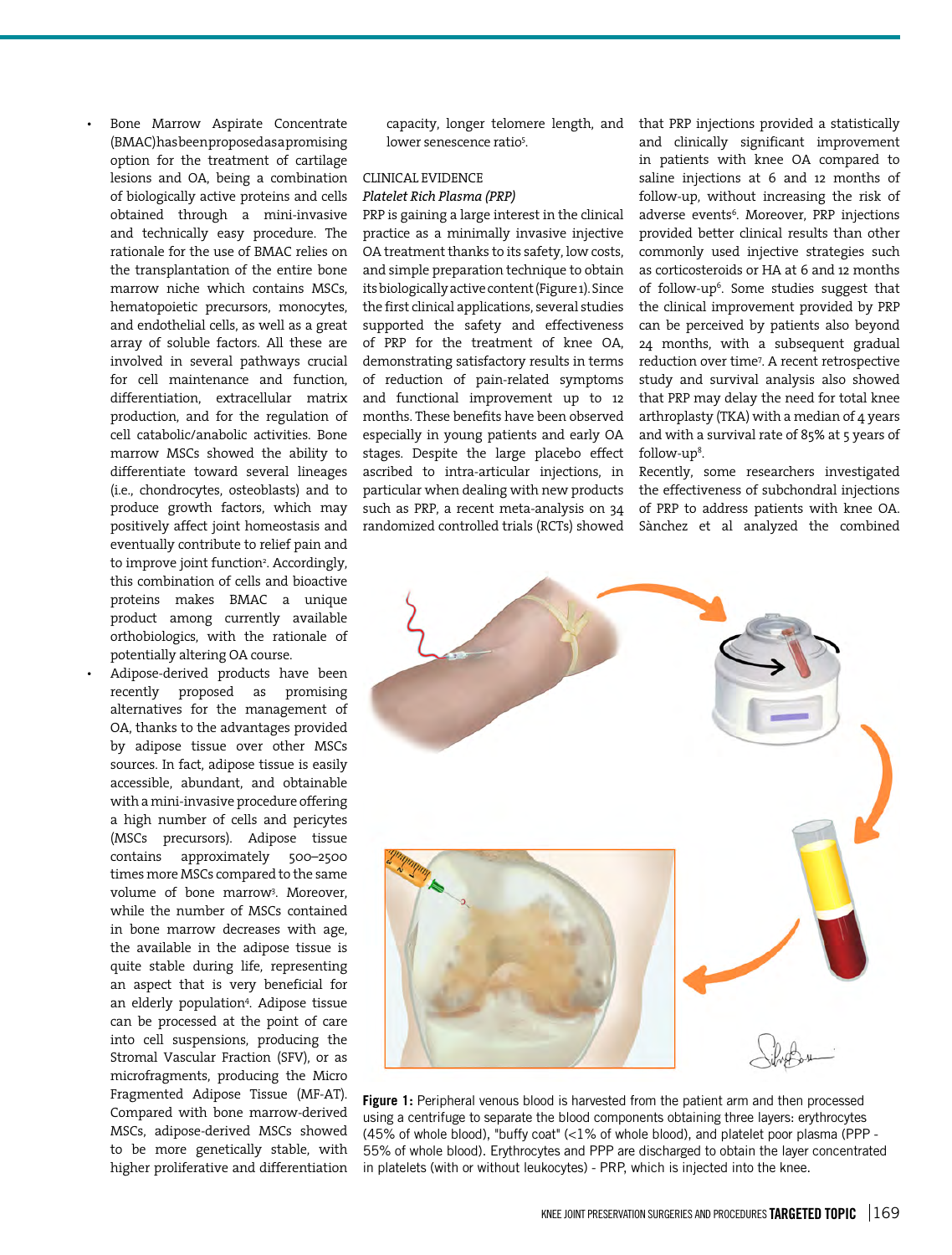use of subchondral and intra-articular PRP injections reporting the safety of this strategy, with rare and mild adverse events, and supporting its effectiveness in improving functional status and reducing pain, with a relatively low rate of conversion to TKA9 . More recently, the same group observed better clinical results at 6 and 12 months in favor of the combination of subchondral and intra-articular PRP injections compared to intra-articular injections alone in 60 patients with a prevalent grade 3 knee OA according to the Ahlbäck scale, confirming the importance of directly targeting also the subchondral bone area<sup>10</sup>. The biological effects of subchondral PRP injections have been evaluated by Lychagin et al through the measurement of the levels of the serum cartilage oligomeric matrix protein (COMP), an early biomarker for the remodeling of articular cartilage, in OA patients treated with subchondral PRP injections<sup>11</sup>. They found a consistent increase of serum COMP levels after the procedure, which in the authors conclusions could reflect the effects on cartilage turnover resulting from the subchondral treatment. Despite the promising clinical results, no consensus or guidelines still exist among the scientific societies of orthopedic surgeons, rheumatologists, and physiatrists, on the most suitable indications for the use of PRP in the treatment of OA. This is likely due to the relatively new evidence as well as the lack of a standardized protocol and to the wide availability of different PRP preparation methods. These can yield products with different composition and characteristics in terms of number of platelets and leukocytes, volume of whole blood harvested or PRP obtained, storage procedures, activation method of platelets, formation of a fibrin matrix, etc... Many questions remain open, and all this makes it very difficult to merge and analyze clinical results of different studies and to gain a full understanding of the real benefits of this biological approach. Further studies will have to investigate all these aspects to better understand the potential and limitations of PRP for the treatment of joints affected by OA.

*Bone Marrow Aspirate Concentrate (BMAC)* BMAC has been widely applied in the clinical practice for the treatment of cartilage lesions first and, more recently, it has been proposed as a promising mini-



**Figure 2:** In a one-step technique the bone marrow is harvested from the iliac crest. The procedure is performed under spinal loco-regional anesthesia. The trocar is inserted and advanced, and bone marrow is harvested with a syringe coated with anticoagulants. The bone marrow aspirate is centrifuged to obtain the bone marrow aspirate concentrate (BMAC).

invasive approach to treat degenerative orthopedic conditions like knee OA (Figure 2). Only a few pre-clinical studies analyzed the effects of BMAC injections to address OA joints. In vivo OA models reported that BMAC provided better results in terms of macroscopic, histological, radiological, and immunohistochemical findings compared with control groups (saline, HA, or PRP)<sup>12</sup>. The available clinical studies investigating the use of BMAC to address OA evaluated mainly the knee injective treatment, while only few studies focused on shoulder, hip, or ankle OA<sup>12</sup>. Despite an overall poor methodology and a significant heterogeneity, these preliminary trials reported promising results for OA in terms of safety and effectiveness for symptoms management of this intra-articular approach, which led to pain relief and knee function improvement. Nevertheless, the few comparative studies available in the literature did not show BMAC superiority over the other intra-articular options, and the only placebo-blinded RCT was not able to prove BMAC superiority over saline at 12 months of follow-up<sup>13</sup>.

A new application of BMAC has been recently suggested to further exploit its potential by targeting the subchondral bone, which is commonly involved in the OA processes. The subchondral BMAC administration demonstrated promising clinical results in preliminary reports on knee OA. The first evidence has been reported in an RCT by Hernigou et al, which evaluated 30 young patients with bilateral knee OA secondary to osteonecrosis and treated with subchondral BMAC injections on one side, and with TKA on the other side. BMAC injections provided similar clinical outcomes compared with TKA, but a lower complication rate and a quicker recovery<sup>14</sup>. The same authors analyzed 140 patients with medial knee OA planned to undergo bilateral TKA and treated with subchondral BMAC injections on one side and with TKA on the other side. Subchondral BMAC injections provided an effect on pain that allowed to postpone or avoid TKA up to 15 years of follow-up, with only 25 patients requesting TKA in the knee treated with BMAC15. Hernigou et al also described the superiority of subchondral BMAC injections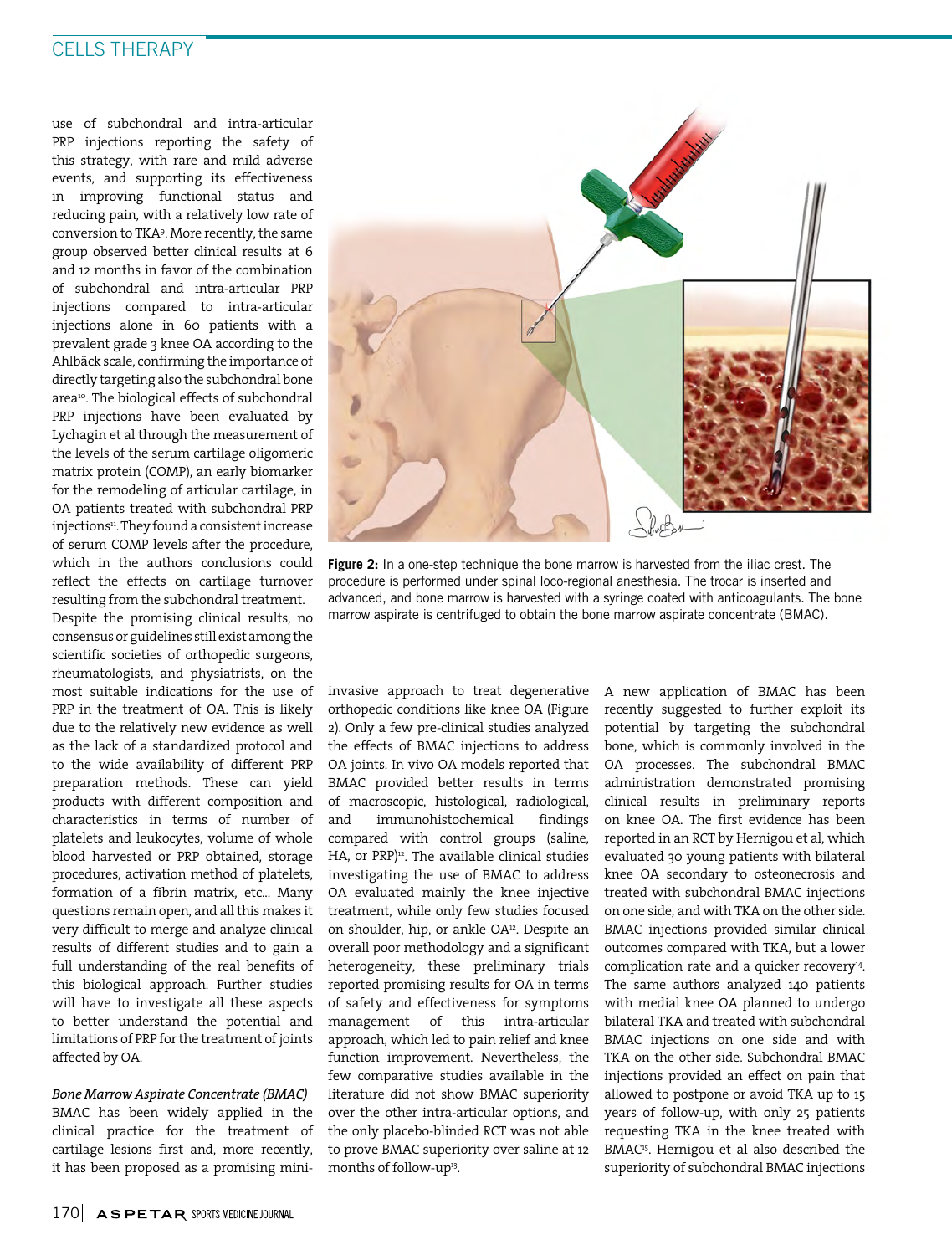

**Figure 3:** Adipose tissue is harvested from the subcutaneous abdominal fat (usually the lower or lateral abdomen). The site is injected with adrenaline and lidocaine and then the adipose tissue is collected with a blunt cannula. The harvested fat is immediately processed (mechanically or with enzymatic digestion, with or without centrifugation according to the specific procedure) for SVF or MF-AT one-step injection.

over intra-articular BMAC injections in an RCT on 60 patients with bilateral knee OA, showing in the subchondral group a lower yearly arthroplasty incidence (1.3% versus 4.6%) and higher clinical and magnetic resonance imaging (MRI) improvements at 2 years of follow-up<sup>16</sup>. A recent prospective multi-centric study of Kon et al evaluated the combined approach of subchondral and intra-articular BMAC injections to address 30 patients with symptomatic knee OA with associated subchondral bone alterations. The authors documented a significant clinical improvement up to 12 months of follow-up, while the MRI evaluation showed a reduction of bone marrow edema, suggesting that targeting with BMAC both subchondral bone and joint environment can provide promising results to treat knee  $OA<sup>17</sup>$ .

Still, the application of BMAC to address patients with OA joints has a limited scientific support and more high-level studies are needed to understand if this product could represent a valid option among the different biological treatment strategies. Moreover, many aspects remain to be clarified to optimize the potential of BMAC, including methods of harvest and centrifugation, timing of injection, and application modality, and to provide a

standardized method targeted to the OA treatment.

#### *Adipose-derived products*

Adipose tissue can be obtained with a minimally invasive procedure and processed at the point of care into cell suspensions, producing SVF or MF-AT (Figure 3). SVF is generally obtained with an enzymatic method, which consists of digesting the lipoaspirate with collagenase to break down the matrix and release MSCs and other cells. Subsequently, the collagenase is removed by dilution and washing, followed by centrifugation<sup>18</sup>. SVF application showed safety, feasibility, and effectiveness for the treatment of joints affected by degenerative cartilage lesions and OA in pre-clinical studies, improving of the quality of the cartilage with respect to control groups<sup>18</sup>. Several trials analyzed SVF injections in the clinical practice, reporting a low rate of adverse events and improvement in pain and functional outcome scores in patients with knee OA, although most studies are case series without a comparative arm<sup>19</sup>. A recent double-blind placebo-controlled RCT on 39 patients with knee OA showed a statistically significant improvement in the SVF group compared to the control group up to 12 months of follow-up, although MRI did not reveal changes in cartilage thickness after treatment<sup>20</sup>. Moreover, intra-articular SVF demonstrated better clinical and imaging findings at 12 months compared to HA in an RCT on 32 patients with knee OA21. Despite these promising findings, these studies analyzed only small sample sizes and thus further high-level studies are needed to clarify the real therapeutic potential of SVF.

MF-AT treatment is also gaining interest in clinical practice, since it is obtained through a simple, minimal mechanical manipulation that leads to a progressive reduction in the size of adipose tissue clusters with the elimination of oil and blood residue. MF-AT approach has the advantage of preserving cell integrity and tissue microarchitecture, providing a high number of cells and growth factors, without the need for enzymatic or expansion treatment<sup>22</sup>. The benefits of this products were observed in in vitro studies, reporting a better (qualitatively and quantitatively) secretion of growth factors and cytokines involved in tissue repair compared to the enzymatic methods<sup>23</sup>. Moreover, MF-AT contains a significantly higher concentration of exosomes secreted by MSCs compared to the enzymatic method, suggesting a better preservation of the paracrine potential of adipose MSCs and